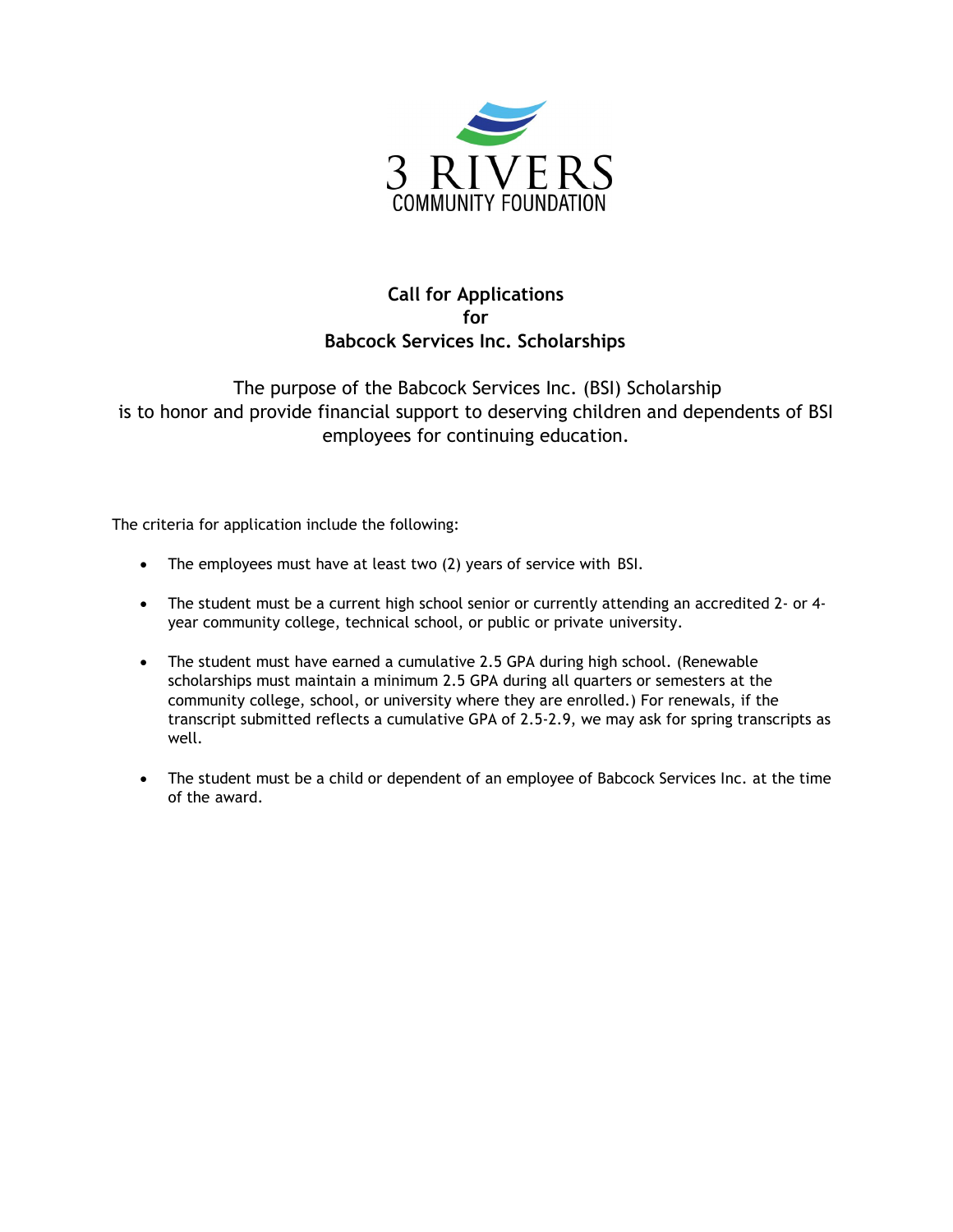#### **3 Rivers Community Foundation Babcock Services Inc. Scholarship**

To apply, please provide the following**:** 

#### **Application Form (Attached).**

**Essay.** Write a brief essay (up to 250 words) telling us about yourself, your educational achievements and your future career goals. Discuss the challenges you foresee and how you plan to accomplish your goals.

**References.** Please include two reference letters with your application. These letters should be from people who know you through your academic or employment experience or your community leadership and participation. Please do not include relatives as references.

**Transcript.** Your full transcript from the school you are currently attending must be stamped with an official seal and can be enclosed with your application or mailed directly to the 3 Rivers Community Foundation.

**Deadline:** The completed application, plus letters of reference and school transcripts, must be postmarked by April 30, 2022. Materials postmarked after this date will not be considered. Send the fully completed application to:

> Babcock Services Inc. Scholarship 3 Rivers Community Foundation 1333 Columbia Park Trail, #310 Richland, WA 99352

**Verification.** I affirm that the information included with my application is true and accurate in all respects and that I intend to pursue a degree in higher education. I understand that if selected, the awarding of funds is contingent upon my full-time enrollment in an accredited institution, and that the funds will be paid directly to the institution and used toward the cost of my education.

Signature Date Date Communications and the Date Date Date Date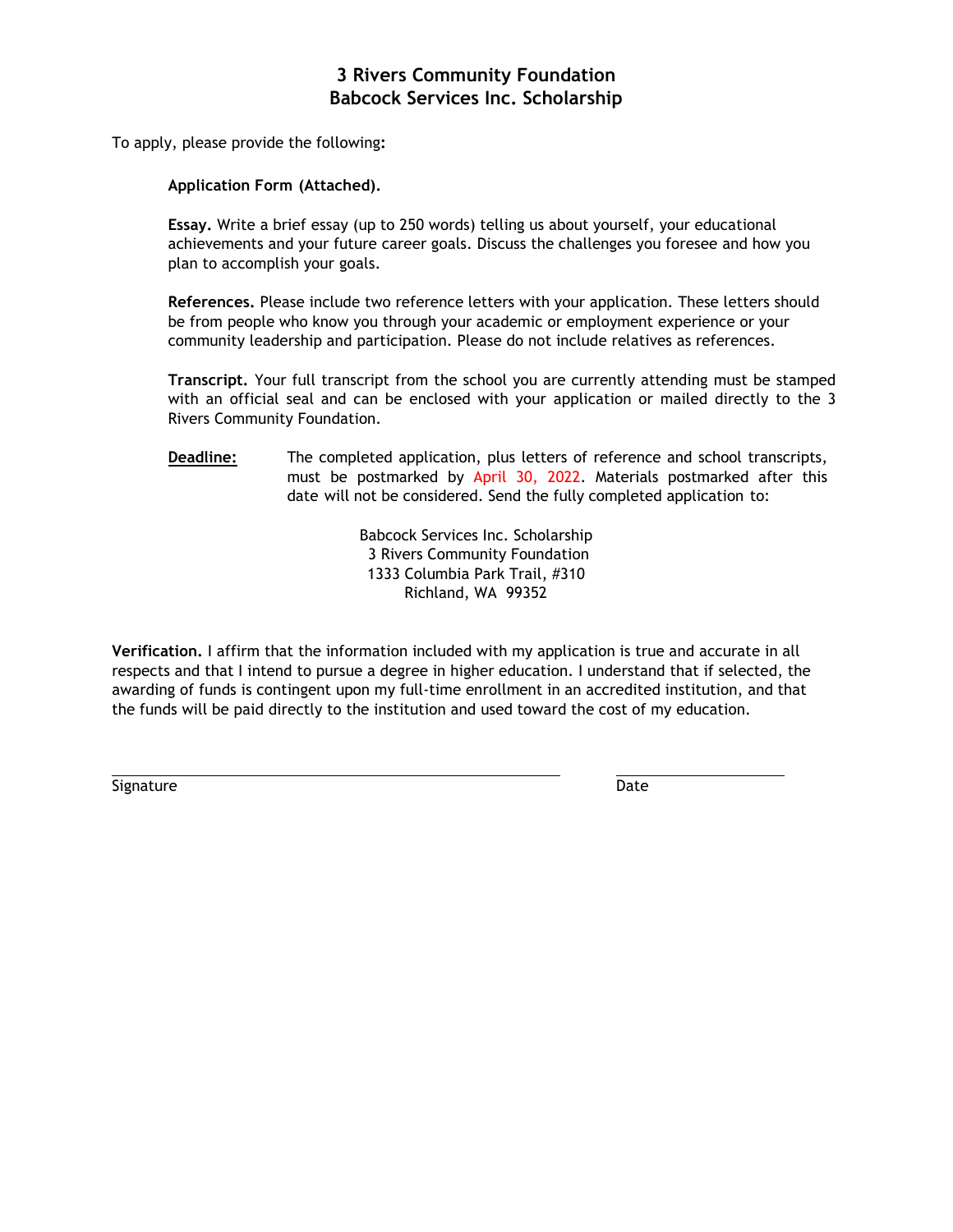# **3 Rivers Community Foundation Babcock Services Inc. Scholarship**

## **Application Form**

(You may use additional pages if necessary)

| Citizen of the United States: Yes_____No__________(If No, Resident Status): ________________________                                                                                                                           |  |  |  |
|--------------------------------------------------------------------------------------------------------------------------------------------------------------------------------------------------------------------------------|--|--|--|
|                                                                                                                                                                                                                                |  |  |  |
| School Address: New York Contract to the Contract of the Contract of the Contract of the Contract of the Contract of the Contract of the Contract of the Contract of the Contract of the Contract of the Contract of the Contr |  |  |  |
| Where are you planning to use your scholarship? Have you decided on a major? Please include a copy of<br>your acceptance letter if you have already applied and have received your confirmation.                               |  |  |  |

Please describe your leadership roles and community involvement:

Please describe your high school or college accomplishments: